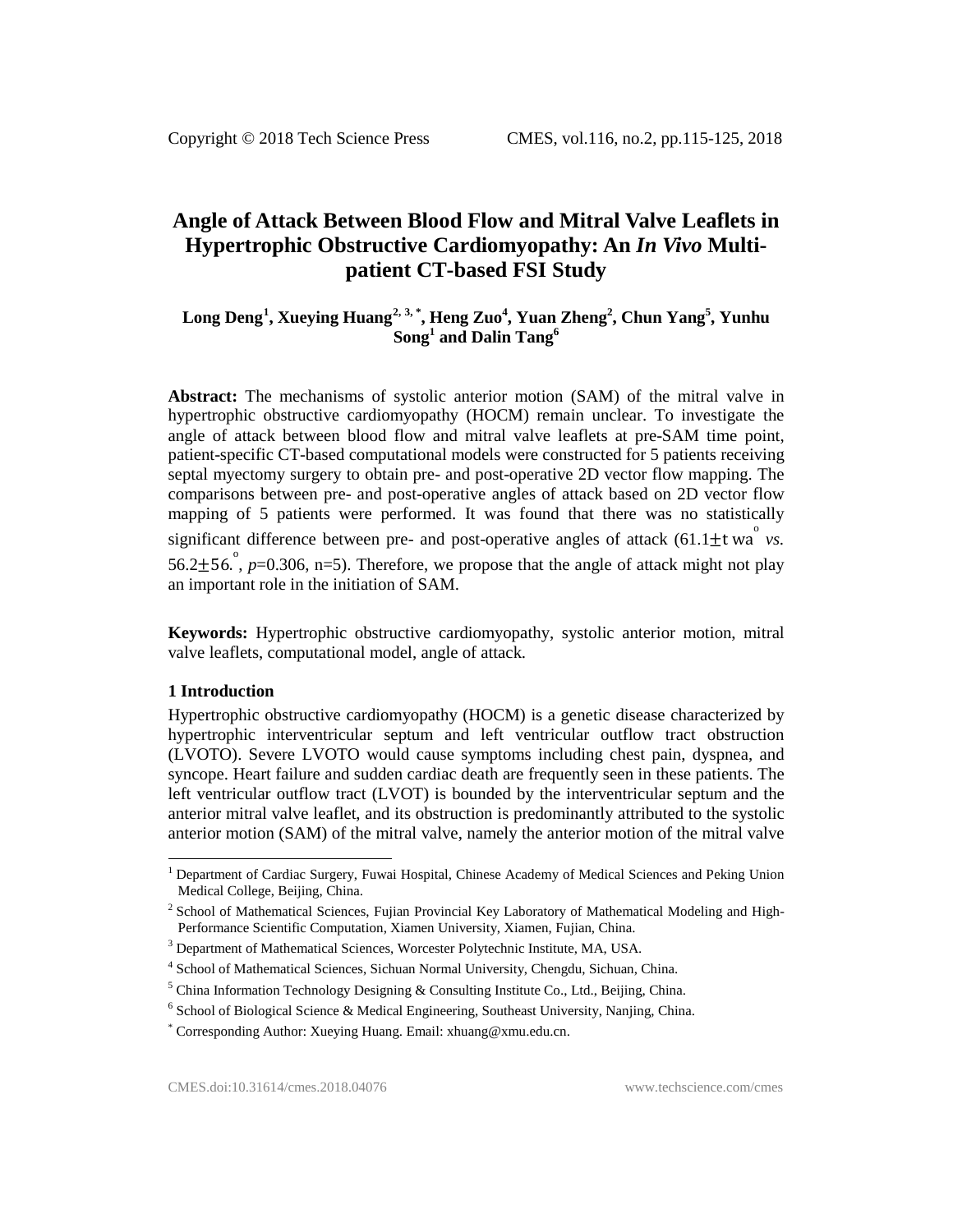towards the septum in the systole. Numerous studies have been intended to illustrate the relevant factors and possible mechanisms of SAM [Hwang, Choi, Kwan et al. (2011); Jiang, Levine, King et al. (1987); Kim, Handschumacher, Levine et al. (2010); Lefebvre, He, Levine et al. (1995); Levine, Vlahakes, Lefebvre et al. (1995); Nakatani, Schwammenthal, Lever et al. (1996); Sherrid, Chu, Delia et al. (1993)]. However, the hydrodynamic mechanisms of SAM remain unclear. At present, the most popular explanation is that the septal bulge redirects the blood flow towards a posterior to anterior direction, thus increasing the angle of attack between the flow and the mitral valve leaflets (MVL), and then the increased flow drag force would move the valve anteriorly towards the septum. As this theory suggests, successful septal myectomy (also known as Morrow procedure) could chip off the septal bulge and decrease the angle of attack significantly to eliminate SAM.

With the improvement of computational modeling, image-based computational modeling becomes more and more widely used to simulate and visualize the hemodynamic status in the heart and to investigate the mechanisms of the heart motion. There are recent reviews of the modeling development, especially image-based computational ventricular modeling, which could be found in Hunter et al. [Hunter, Pullan and Smaill (2003); McCulloch, Waldman, Rogers et al. (1992); Yang, Tang, Geva et al. (2013)]. In our previous article, patient-specific CT-based 3D fluid-structure interaction (FSI) computational model for left ventricle in hypertrophic obstructive cardiomyopathy has been developed to simulate the left ventricle contraction in the early systole phase [Deng, Huang, Yang et al. (2018a); Deng, Huang, Yang et al. (2018b)]. In this study, the pre- and post-operative CT images of 5 patients receiving satisfactory septal myectomy surgery were selected to construct the pre- and post-operative FSI computational models. The angle of attack was measured based on the obtained simulation results to investigate whether it was related to the initiation of SAM.

## **2 Methods**

#### *2.1 Patients' selection and characteristics*

Between October 2016 and April 2017, 5 patients with HOCM receiving septal myectomy at Fuwai Hospital were recruited in this study. Before surgery, all patients had severe SAM and left ventricular outflow tract (LVOTG)>50 mmHg. The operation techniques had been described previously [Liu, Song, Gao et al. (2016)], and no concomitant mitral valve (MV) procedures (repair or replacement) were performed in these patients. After surgery, SAM and mitral regurgitation were successfully eliminated, and the left ventricular outflow tract gradient (LVOTG) decreased significantly as well. Patients characteristics before and after surgery are shown in Tab. 1. The Institutional Review Board of Fuwai Hospital approved the protocol, and written informed consent was obtained from all patients involved.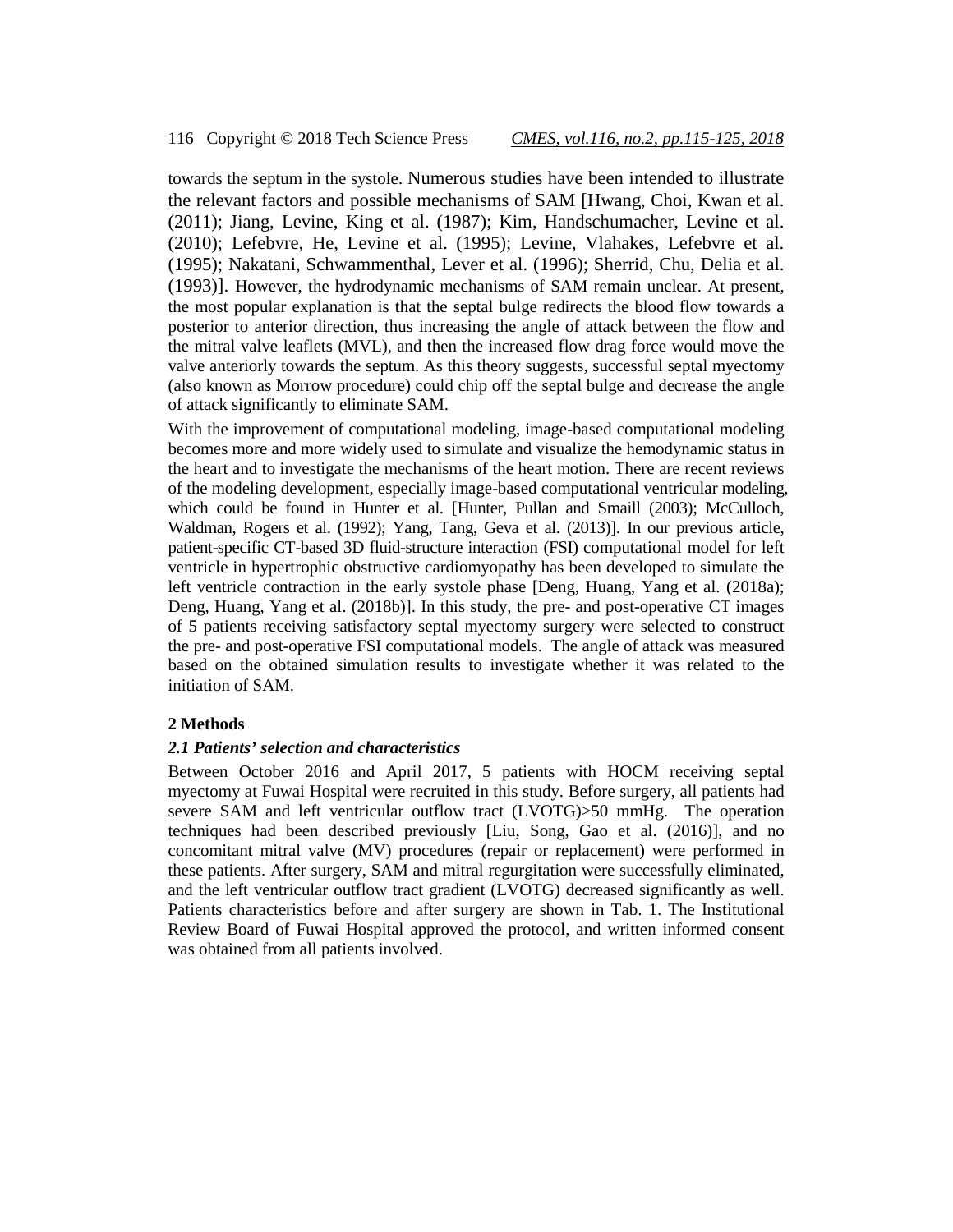|                              | $n=5$           |
|------------------------------|-----------------|
| Age, yrs                     | $45.2 \pm 15.5$ |
| Male, $n$ $(\%)$             | $4(80\%)$       |
| Beginning time of SAM        | 5%-8% RR        |
| Pre-op septal thickness, mm  | $32.2 + 8.1$    |
| Post-op septal thickness, mm | $23+7$          |
| Pre-op LVOTG, mmHg           | $88 + 20.5$     |
| Post-op LVOTG, mmHg          | $11.2 + 6.4$    |

Table 1: Patients' characteristics before and after surgery

# *2.2 Data acquisition*

ECG-gated cardiac CT scans were performed at every 5% RR interval in the cardiac cycle. The beginning time of SAM ranged from 5% to 8% RR interval in the cardiac cycle in all 5 patients. Therefore, to investigate the mechanisms of the initiation of SAM, we selected the CT images of patients' left ventricle (LV) at 5% RR interval (pre-SAM times point) to construct the geometry model. For each patient, there were about 110-150 slices (slice thickness is 0.625 mm) of images covering the LV. To facilitate the modeling construction process, one from every 4 slices was used to construct the 3D FSI model. The segmentation was performed manually to obtain the contours of each component. Fig. 1 presents the selected CT images, and segmented contour plots of the LV, the MV, and the aorta for the modeling construction. Heart rate and blood pressure at the time of the CT examinations were used in the numerical simulation.



**Figure 1:** Segmented contours corresponding to CT images. a) Selected CT images from a patient with HOCM; b) Segmented contours corresponding to CT images shown in a); c)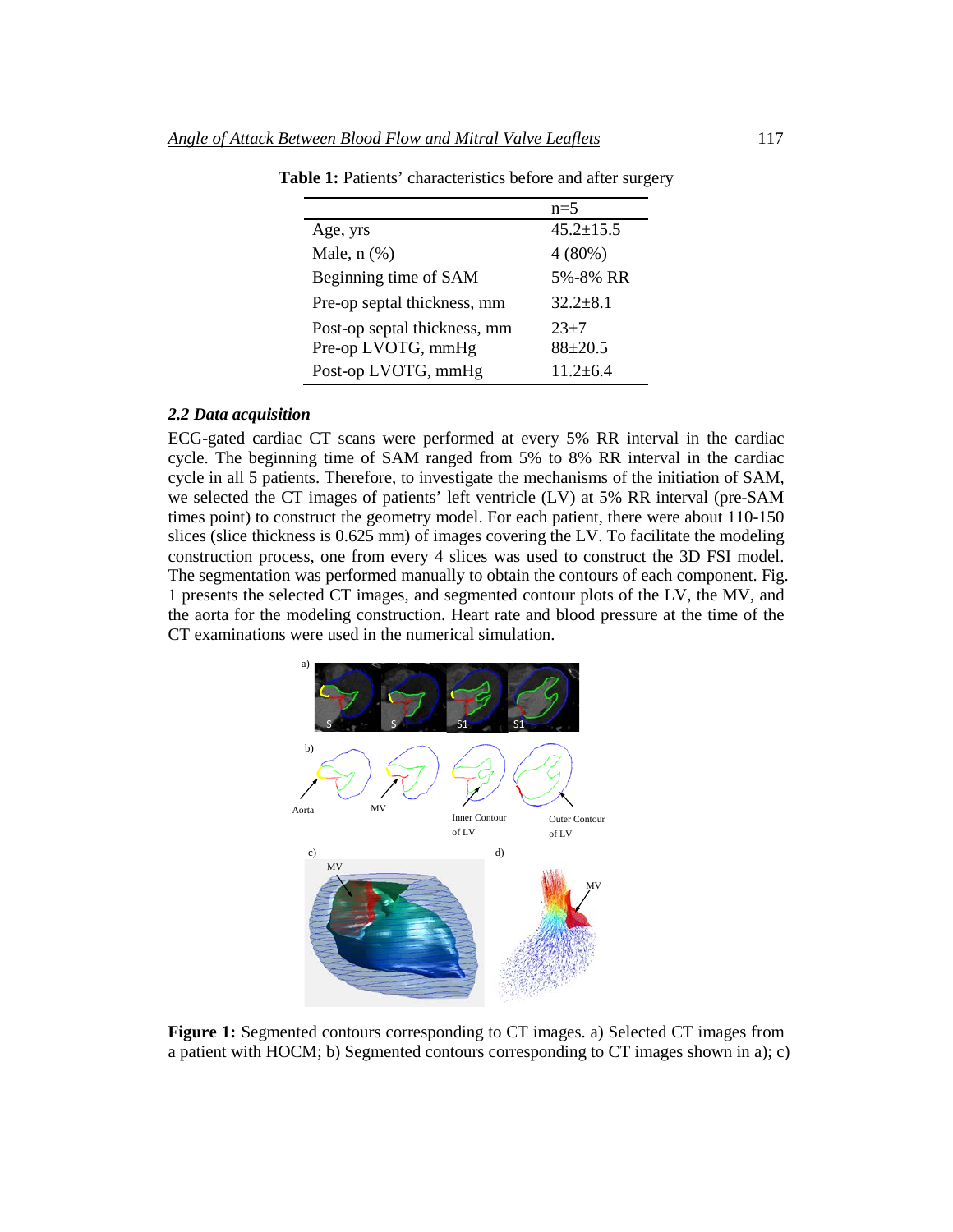Re-constructed 3D Geometry of LV from segmented CT Images; d) 3D-velocity vector flow map (numerical results). LV=left ventricle; MV=Mitral Valve

# *2.3 FSI computational modeling*

The material property of the left ventricle was assumed to be hyperelastic, isotropic, incompressible and homogeneous. The governing equation for the structure is as follows,

$$
\rho v_{i,tt} = \sigma_{ij,j}, i, j = 1,2,3
$$

where  $\rho$  is the density of the ventricular muscle, *t* stands for time, *i* and *j* label spatial coordinates,  $v$  is the displacement vector,  $\sigma$  is the stress tensor,  $f_{i,j}$  stands for derivative with respect to the  $j<sup>th</sup>$  variable. The strain-displacement relations is given by,

$$
\varepsilon_{ij} = (v_{i,j} + v_{j,i} + v_{\alpha,i}v_{\alpha,j})/2, \quad i, j, \alpha = 1, 2, 3
$$
 (2)

where  $\boldsymbol{\varepsilon} = [\varepsilon_{ij}]$  is the Green-Lagrange strain tensor. The modified non-linear Mooney-Rivlin strain energy density was used to describe the material properties,

$$
W = c_1(I_1 - 3) + c_2(I_2 - 3) + D_1[e^{D_2(I_1 - 3)} - 1]
$$
\n(3)

where  $I_1 = \sum C_{ii}$ , and  $I_2 = \frac{1}{2}(I_1^2 - C_{ij}C_{ij})$  are the first and second strain invariants,  $\mathbf{C} = [C_{ij}] = \mathbf{X}^T \mathbf{X}$  is the right Cauchy-Green deformation tensor,  $\mathbf{X} = [X_{ij}] = [\partial x_i / \partial a_i]$ , where  $x_i$  is the current position,  $a_i$  is the original position, and  $c_i$  and  $D_i$  are material constants [Bathe (2002); Yang, Tang, Haber et al. (2007)].

Blood flow in the left ventricle was assumed to be laminar, Newtonian, viscous and incompressible. The Navier-Stokes equation with Arbitrary Lagrangian Eulerian formula was used as the governing equation. The density of the blood was assumed to be  $\rho =$  $1 \text{ g} \cdot \text{cm}^{-3}$  and the viscosity was assumed to be 0.04 dyn  $\cdot$  cm<sup>-2</sup>. No-slip boundary conditions and natural force boundary conditions were specified at all interfaces to couple fluid and structure models [Bathe (2002); Tang, Yang, Geva et al. (2008); Yang, Tang, Haber et al. (2007)]. Putting these together, we have,

$$
\rho\left(\partial \boldsymbol{u}/\partial t + \left(\left(\boldsymbol{u} - \boldsymbol{u}_g\right) \cdot \nabla\right) \boldsymbol{u}\right) = \nabla p + \mu \nabla^2 \boldsymbol{u} \tag{4}
$$

$$
\nabla \cdot \boldsymbol{u} = 0 \tag{5}
$$

$$
\boldsymbol{u}|_{\Gamma} = \partial \boldsymbol{x} / \partial t \tag{6}
$$

$$
p|_{value} = p_{in}(t), \mathbf{u}|_{aorta} = \mathbf{0} \quad (filling phase)
$$
 (7)

$$
p|_{aorta} = p_{out}(t), \mathbf{u}|_{value} = \mathbf{0} \ (ejection\ phase)
$$
 (8)

$$
\sigma_{ij}^f n_j^f|_{\text{interface}} = \sigma_{ij}^s n_j^s|_{\text{interface}}
$$
\n(9)

where **u** and p are fluid velocity and pressure,  $u_a$  is mesh velocity,  $\Gamma$  stands for the left ventricle inner wall,  $\sigma$  is structure stress tensor, (superscripts,  $f$  and  $s$ , indicate blood and the left ventricle, respectively), and  $\boldsymbol{n}$  is the outward normal directions. Together with Eqs. (1)-(3), we completed the FSI model.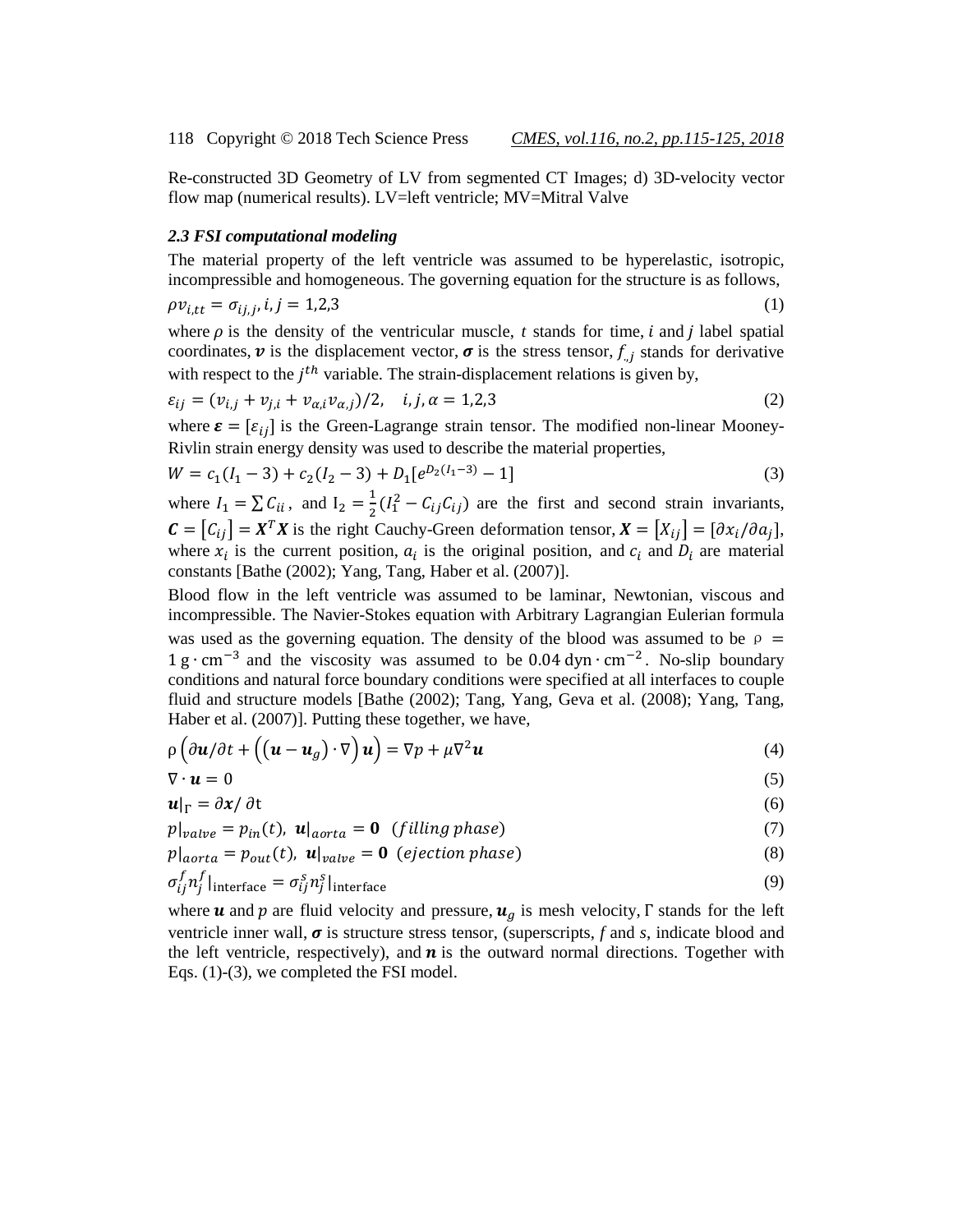### *2.4 Active contraction*

A pre-shrink process was then applied in our model to obtain the geometry (initial geometry) of LV at a zero-load state [Tang, Yang, Geva et al. (2011)]. The shrinkage rates in short-axis direction (each slice) and in long-axis direction were 6% and 1%, respectively. As the inlet pressure increased, the LV expanded in short-axis and long axis direction then the volume increased. The patient-specific material constants  $c_i$  and  $D_i$  were adjusted to match the obtained numerical LV volume to CT-measured LV volume data at the end of isovolumic systole phase for each patient. The procedure started with initial estimated material parameters [Tang, Yang, Geva et al. (2008)]. If the obtained numerical volume was greater than the CT measured volume, then the material should be stiffer, which means that the material parameters should be greater; otherwise, the material should be adjusted to be softer and the material parameters should be smaller. When the numerical LV volume at the end of isovolumic systole matched with the real LV volume measured with CT data, the optimal material parameters were found (Tab. 2).

**Table 2:** Comparisons of LV pressure and volume at the end of isovolumic systole between numerical simulation results and clinical measured data for each patient

| Patient<br>No. | LV pressure, mm Hg |                       | LV volume, ml    |                       |
|----------------|--------------------|-----------------------|------------------|-----------------------|
|                | Clinical<br>data   | Simulation<br>results | Clinical<br>data | Simulation<br>results |
| 1              | 60                 | 59.6                  | 140.5            | 140.5                 |
| 2              | 72                 | 71.9                  | 135              | 135.2                 |
| 3              | 78                 | 77.7                  | 132              | 131.8                 |
| $\overline{4}$ | 55                 | 54.4                  | 155.2            | 155.2                 |
| 5              | 62                 | 61.7                  | 204.7            | 204.7                 |

The patient-specific material constants were listed in Tab. 3.

**Table 3:** The patient-specific material constants for non-linear Mooney Rivlin model

| Patient<br>No. | $C_1$ (kPa) | $C_2$ | $D_1$ (kPa) | $D_2$ |
|----------------|-------------|-------|-------------|-------|
|                | 16.6        |       | 6.5         | 2.0   |
| 2              | 16.1        |       | 6.3         | 2.0   |
| 3              | 11.7        |       | 4.6         | 2.0   |
|                | 8.3         |       | 3.2         | 2.0   |
|                | 10.1        |       | 4.0         | 2.0   |

The purpose of this pre-shrink-stretch process is to obtain both the information of the blood flow and LV at the end of isovolumic systole phase which will be used as initialstate for the real active contraction simulation.

We simulated the LV active contraction by specifying the pressure conditions at the outlet and epicardium of LV from the end of the isovolumic systole to the pre-SAM time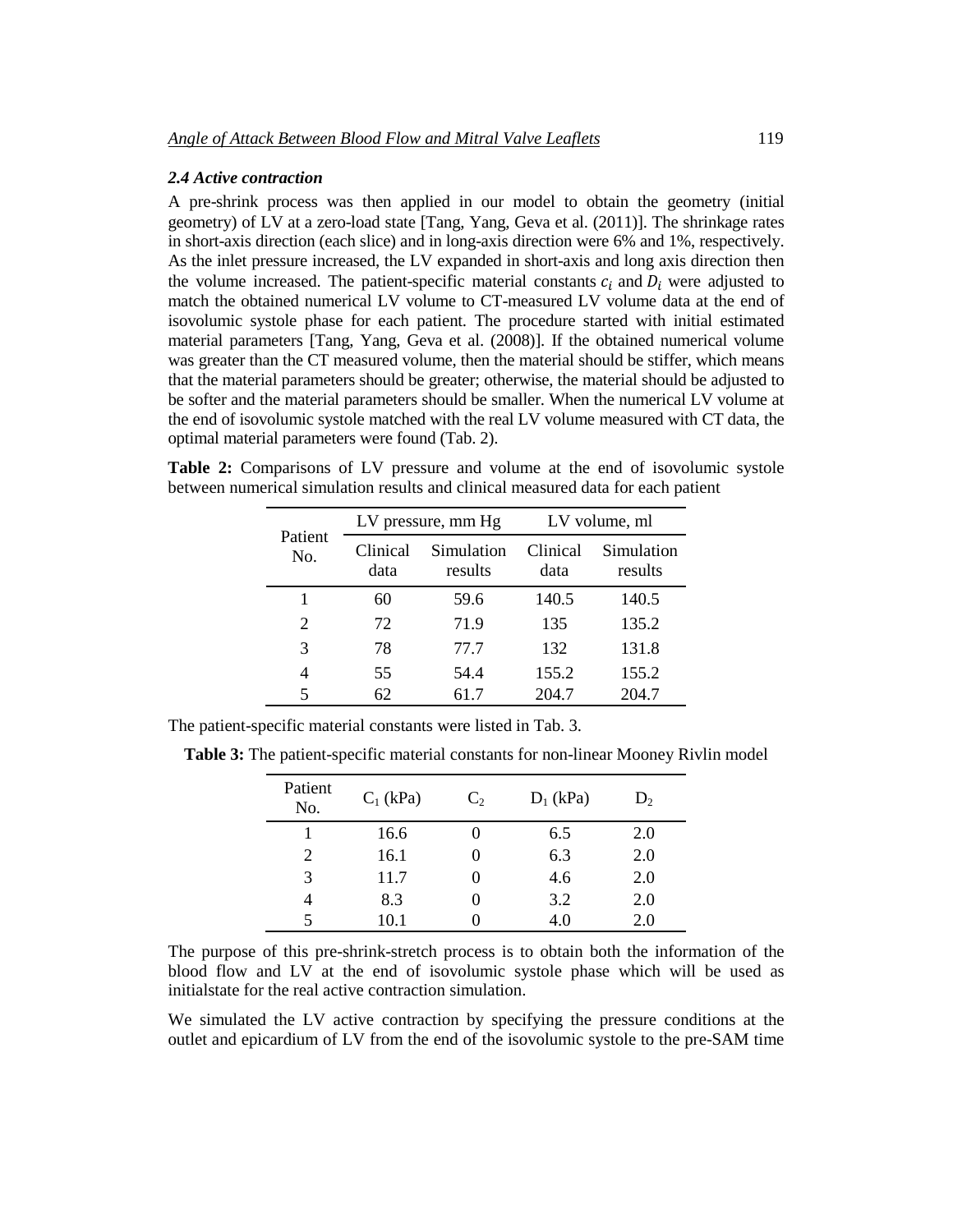point [Deng, Huang, Yang et al. (2018a)]. The pressure conditions were adjusted until the differences of velocity at LV outflow tract, pressure, and average contraction rate of LV at the pre-SAM time point between the simulation results and the clinical measured data were less than 5%.

#### *2.5 Mesh generation and solution method*

Volume component-fitting method was employed to generate meshes for both the fluid and myocardium in patient-specific left ventricle [Tang, Yang, Geva et al. (2008); Yang, Tang, Haber et al. (2007); Tang, Yang, Geva et al. (2011)]. By applying this method, the mesh generated would not be too distorted under large deformation. There were around 90,000 4-node elements for solid model and 60,000 4-node elements for fluid model. The optimal element size for each dimension is between 0.05-0.1 cm. The fully coupled FSI model was solved by ADINA using unstructured finite elements and the Newton-Raphson iteration method.

#### *2.6 Angle of attack onto the leaflet*

As suggested previously, it is believed that in patients with HOCM, the septal bulge redirects the blood flow and increases its angle of attack onto MVL. The angle of attack was measured based on the numerical simulation results at pre-SAM time point of computational model. At each 2D slice, a vector  $(V_1)$  was drawn through the point of coaptation closest to the annulus and bisects the angle of posterior and anterior leaflets. Vector  $V_2$  was the velocity vector at selected flow point which was just upstream from the tip of the posterior mitral valve leaflet [Nakatani, Schwammenthal, Lever et al. (1996); Ro, Halpern, Sahn et al. (2014)]. The following formula was used to calculate the angle between  $V_1$  and  $V_2$ ,

$$
\text{Angle} = \arccos\left(\frac{V_1 \cdot V_2}{|V_1||V_2|}\right) \tag{10}
$$

Three flow points on the posterior mitral valve leaflet slide, which have minimal distances to the point of coaptation closest to the annulus, were selected to determine  $V_2$ . The mean value of the angles between  $V_1$  and  $V_2$ , was then used to indicate the angle of attack at this slice. The technique was similar to a previous study [Ro, Halpern, Sahn et al. (2014)]. Fig. 2 presents the vector flow map showing selected points.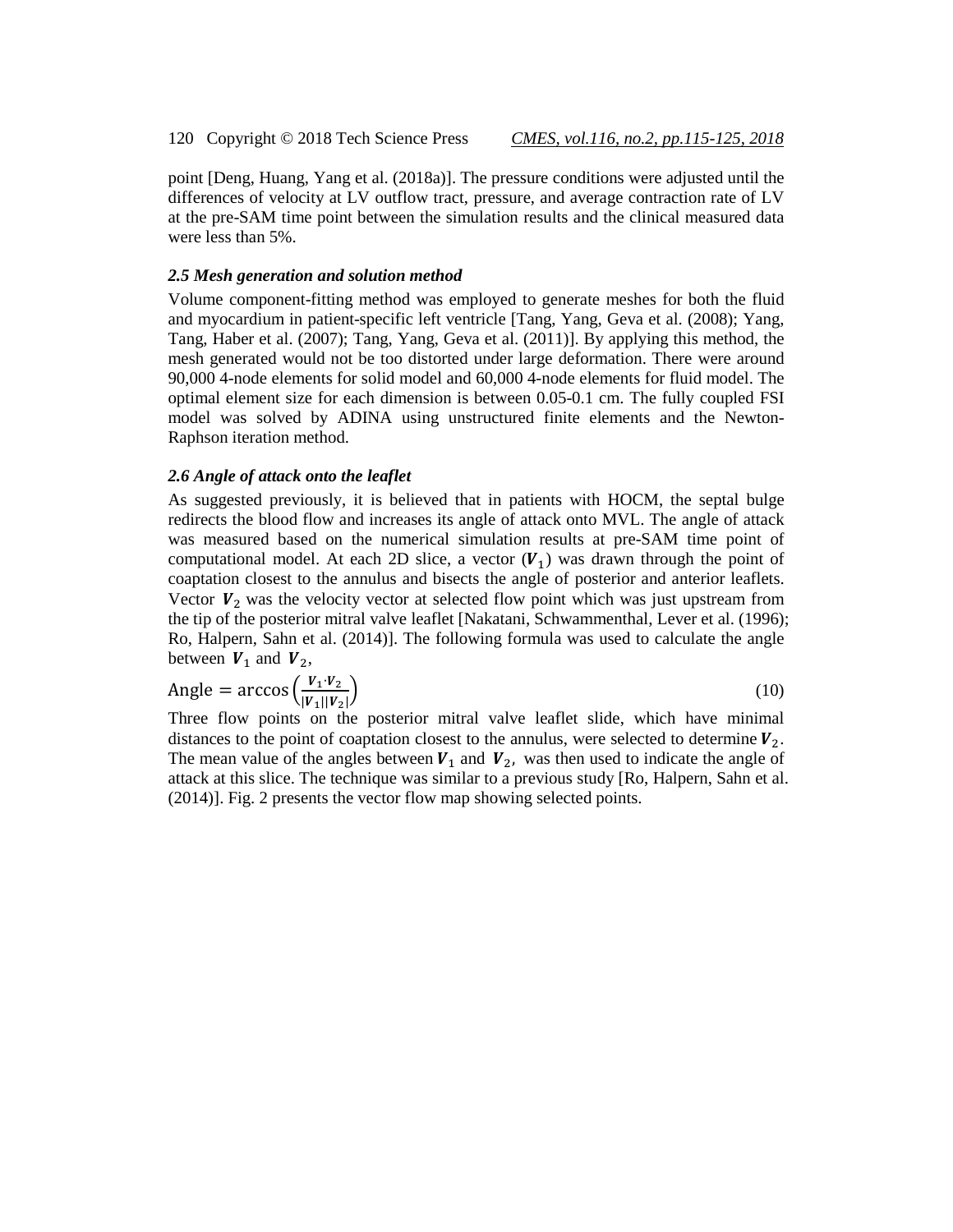

**Figure 2:** Vector flow map showing three flow points  $(P_1, P_2, P_3)$  selected to determine the angle of attack onto the mitral valve (MV) leaflets

#### *2.7 Statistical analysis*

The data were expressed as mean±SD. Paired *t* test was used to compare the mean value of angles of attack of each patient between pre- and post-operative groups. Due to the small size of data, the angle of attack in each slice was also used in the analysis. The linear Mixed-Effect-Model [Tang, Yang, Del Nido et al. (2016)] was used to take care of data dependence structure and make comparisons between different outcome groups. A *p*  value <0.05 was established as the level of statistical significance.

#### **3 Results**

For each individual patient, the mean value of pre- and post-operative angles of attack at each slices were calculated and compared between the two groups (Fig. 3). There was no statistically significant difference found  $(61.1 \pm)$ . T<sup>°</sup> *vs.*  $56.2 \pm 56$ .<sup>°</sup>, *p*=0.306, n=5). The mean value of post-operative angles of attack was only 8.7% less than the pre-operative value.



**Figure 3:** Bar plots comparing pre- and post-operative angles of attack for each patient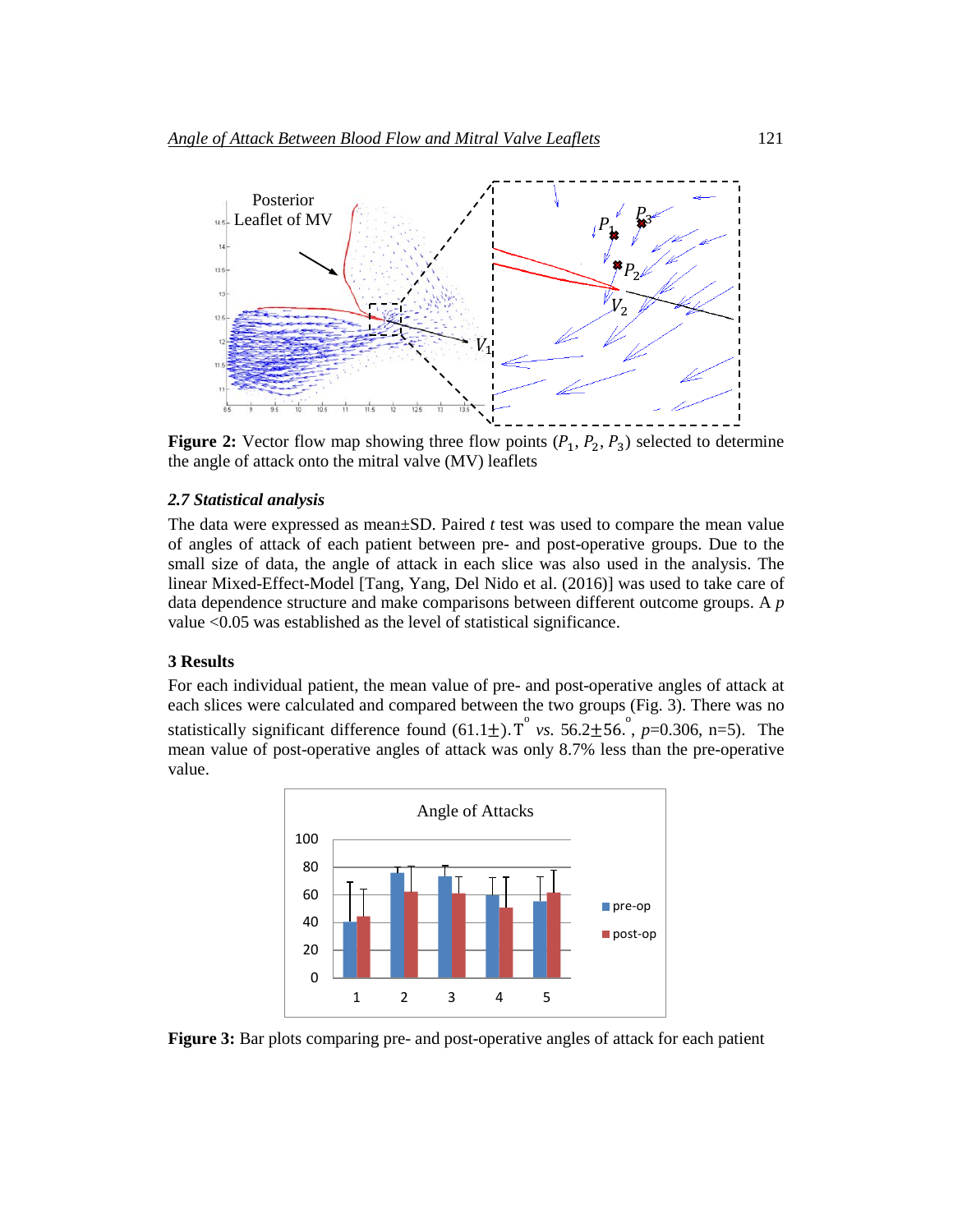#### 122 Copyright © 2018 Tech Science Press *CMES, vol.116, no.2, pp.115-125, 2018*

The pre- and post-operative angles of attack at the pre-SAM time point of 54 slices in total were also analyzed. It was found that the maximum and minimum values of preoperative angle of attack were  $87.0^{\circ}$  and  $10.5^{\circ}$ , respectively. After surgery, the maximum and minimum were  $86.6^{\circ}$  and  $8.5^{\circ}$ , respectively. In the total of 54 slices, the postoperative mean value of angles of attack was 10.7% less than that in the pre-operative group (62.4spect<sup>o</sup> vs. 55.7spect<sup>o</sup>,  $p=0.05$ , n=54). Fig. 4 showed representative pre- and post-operative vector flow maps in selected slices of Patient No. 1.



**Figure 4:** Comparison of representative pre- and post-operative vector flow maps in selected slices

#### **4 Discussions**

It was reported by Ro et al. [Ro, Halpern, Sahn et al. (2014)] that high angles of attack onto MVL (>60°) was found in HOCM patients before and after SAM began, while it was not observed in nonobstructive hypertrophic cardiomyopathy and control patients. The authors concluded that the early systolic flow impacts posterior surface of the protruding mitral valve leaflet and thus increasing the angle of attack. In the present study, high angles of attack were also found pre-operatively  $(62.4 \text{ pres}^{\circ})$ , which was consistent with Ro et al.'s study [Ro, Halpern, Sahn et al. (2014)]. However, when SAM was abolished following successful septal myectomy surgery, the angle did not decrease significantly. Our results indicated that the high angle of attack might not be the dominant mechanical factor that initiated caused SAM, which disagreed with the previous theory. Also, the "angle of attack" theory could not explain why SAM is not observed in patients with mid-LV obstruction alone, who also have the prominent bulge in the septum. In that study [Ro, Halpern, Sahn et al. (2014)], the reason why the angle of attack could not be measured in nonobstructive hypertrophic cardiomyopathy and control patients might be that, the blood flow volume posterior to the MVL was too small to be detected in the echocardiography, which was not a problem for the present study.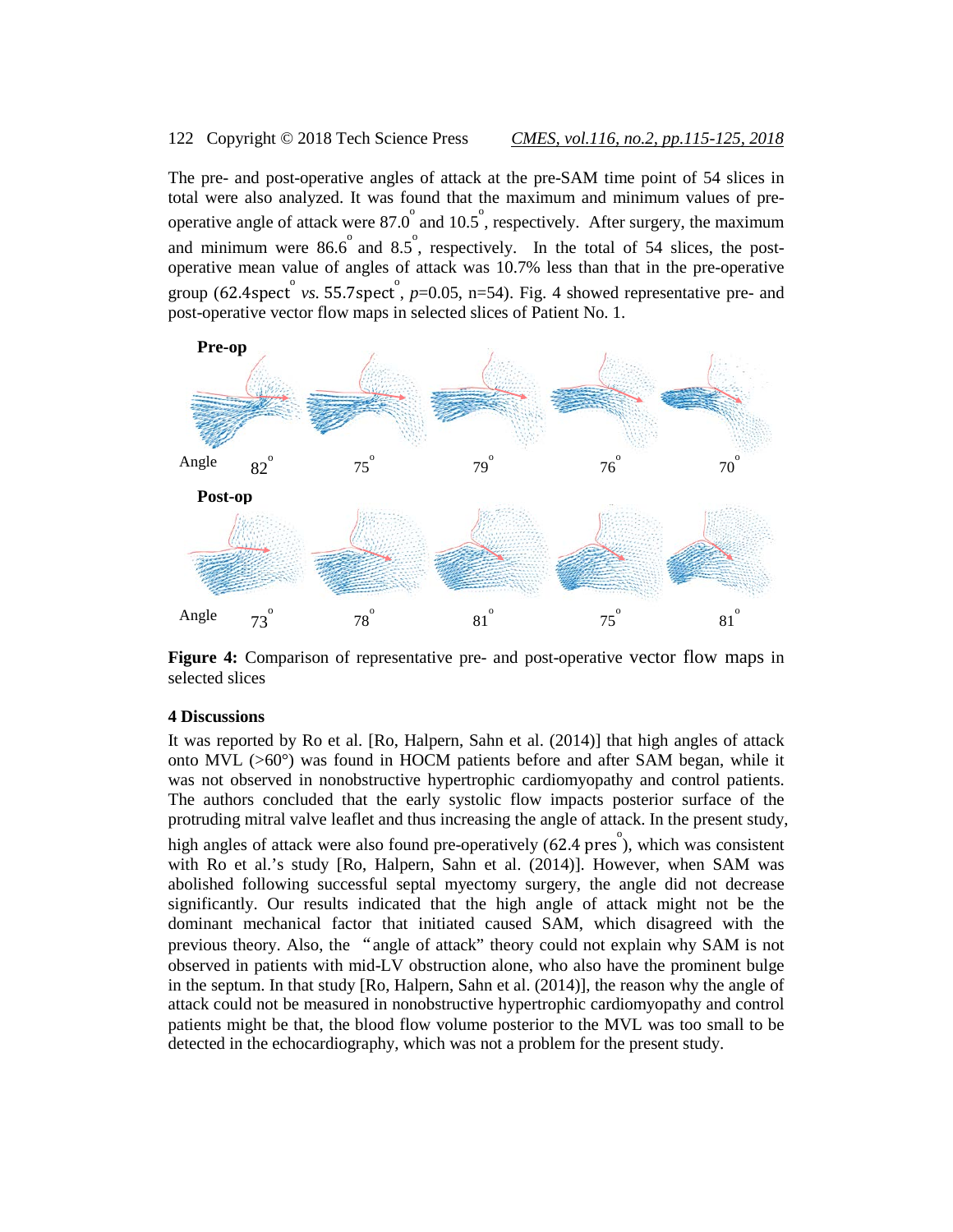Based on our previous study, we believed that in the early systole, the distance from the MVL to the septum was a more decisive factor in the initiation of SAM, which determined the ratio of blood flow volume anterior to and posterior to the MVL [Deng, Huang, Yang et al. (2018a)]. When the distance is too small, the blood volume posterior to the MVL would be large enough to create high pressure on the posterior surface of MVL, which drives the anterior motion of mitral valve, namely SAM. Successful septal myectomy enlarges this distance sufficiently and decreases the blood volume posterior to the MVL, and thus eliminating SAM.

One limitation of this study is the small sample size which results in limited statistical power. The reason for the small sample size was that the construction and solving of the computational modeling in this study was very time consuming due to the dramatic deformation of the ventricle and significant pressure change in a very short period. Thus, improving the model construction techniques, such as automatic modeling procedure making the process less labor-intensive and more clinically applicable, will be a major effort for our future work. Other limitations include: a) The simulation was performed only for the early stage of systole; b) Fiber orientation and anisotropic models should be considered to improve the accuracy of our models; c) Inclusion of valve opening in the current model will be an important addition.

# **5 Conclusion**

To clarify the hydrodynamic mechanisms of SAM in HOCM, the angle of attack between blood flow and mitral valve leaflets was investigated by using patient-specific CT-based FSI computational models. Our results indicated that when SAM was abolished following successful septal myectomy surgery, the angle of attack did not decrease significantly compared to that when SAM was observed before surgery, and the post-operative angle of attack remained still high. Based on our results, we propose that the angle of attack might not play an important role in the initiation of SAM.

**Acknowledgement:** The authors would like to acknowledge the research support from Natural Science Foundation of Fujian Province of China (Grant No. 2017J01009), Fundamental Research Funds for the Central Universities (Grant No. 20720180004), National Heart, Lung and Blood Institute grants R01 HL089269, and National Sciences Foundation of China (Grant No. 11672001, 81571691).

#### **References**

**Bathe, K. J.** (2002): *Theory and Modeling Guide*. ADINA R&D, Inc., Watertown.

**Deng, L.; Huang, X.; Yang, C.; Lyu, B.; Duan, F. et al.** (2018a): Numerical simulation study on systolic anterior motion of the mitral valve in hypertrophic obstructive cardiomyopathy. *International Journal of Cardiology*, vol. 266, pp. 167-173.

**Deng, L.; Huang, X.; Yang, C.; Song, Y.;Tang, D.** (2018b): Patient-specific CT-based 3D passive FSI model for left ventricle in hypertrophic obstructive cardiomyopathy. *Computer Methods in Biomechanics and Biomedical Engineering*, vol. 21, no. 3, pp. 255-263.

**Hunter, P. J.; Pullan, A. J.; Smaill, B. H.** (2003): Modeling total heart function. *Annual Review of Biomedical Engineering*, vol. 5, pp. 147-177.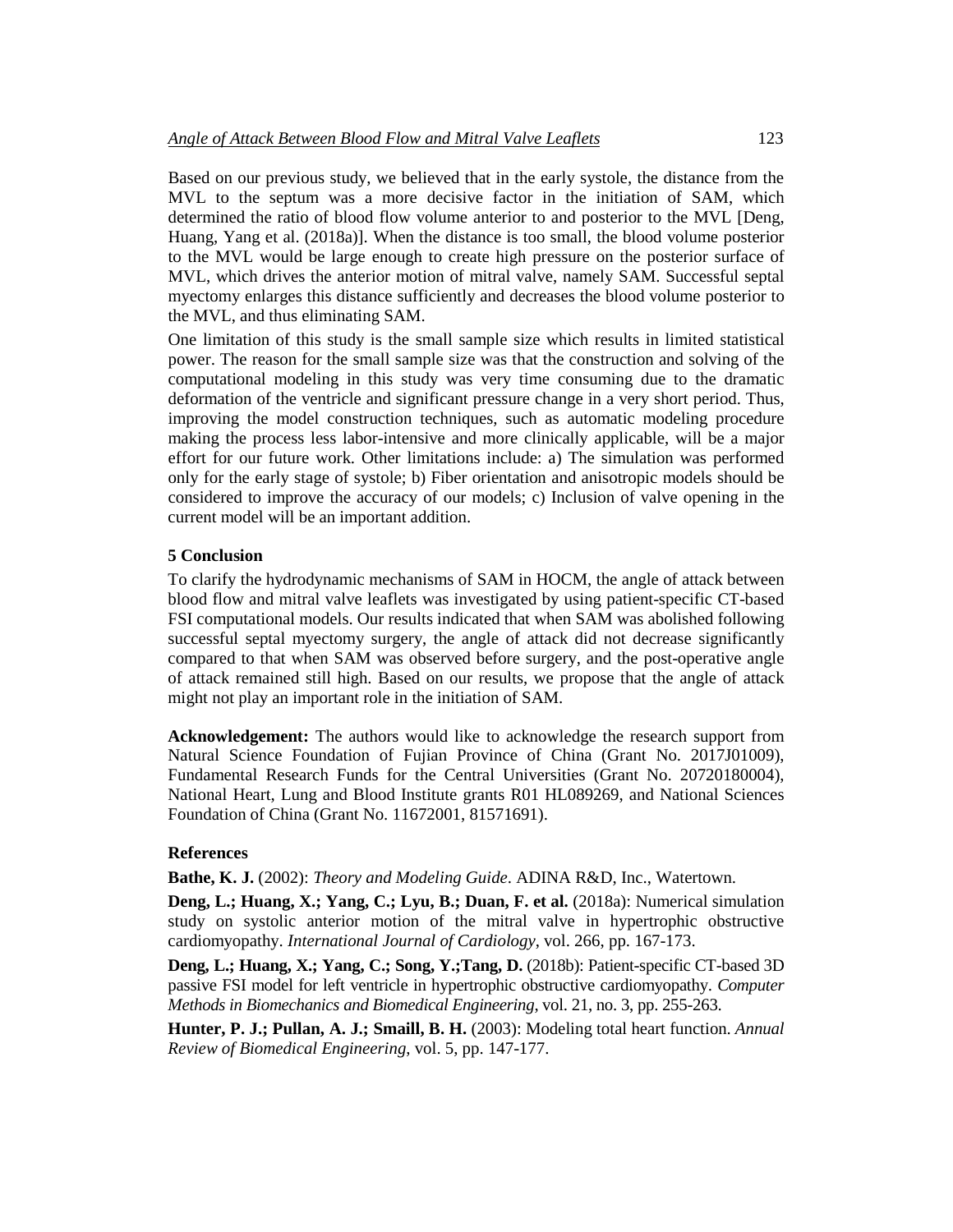124 Copyright © 2018 Tech Science Press *CMES, vol.116, no.2, pp.115-125, 2018*

**Hwang, H. J.; Choi, E. Y.; Kwan, J.; Kim, S. A.; Shim, C. Y. et al.** (2011): Dynamic change of mitral apparatus as potential cause of left ventricular outflow tract obstruction in hypertrophic cardiomyopathy. *European Journal of Echocardiography*, vol. 12, no. 1, pp. 19-25.

**Jiang, L.; Levine, R. A.; King, M. E.; Weyman, A. E.** (1987): An integrated mechanism for systolic anterior motion of the mitral valve in hypertrophic cardiomyopathy based on echocardiographic observations. *American Heart Journal,* vol. 113, no. 3, pp. 633-644.

**Kim, D. H.; Handschumacher, M. D.; Levine, R. A.; Choi, Y. S.; Kim, Y. J. et al.** (2010): *In vivo* measurement of mitral leaflet surface area and subvalvular geometry in patients with asymmetrical septal hypertrophy: Insights into the mechanism of outflow tract obstruction. *Circulation*, vol. 122, no. 13, pp. 1298-1307.

**Lefebvre, X. P.; He, S.; Levine, R. A.;Yoganathan, A. P.** (1995): Systolic anterior motion of the mitral valve in hypertrophic cardiomyopathy: An *in vitro* pulsatile flow study. *Journal of Heart Valve Disease*, vol. 4, no. 4, pp. 422-438.

**Levine, R. A.; Vlahakes, G. J.; Lefebvre, X.; Guerrero, J. L.; Cape, E. G. et al.** (1995): Papillary muscle displacement causes systolic anterior motion of the mitral valve. Experimental validation and insights into the mechanism of subaortic obstruction. *Circulation*, vol. 91, no. 4, pp. 1189-1195.

**Liu, Y.; Song, Y.; Gao, G.; Ran, J.; Su, W. et al.** (2016): Outcomes of an extended Morrow procedure without a concomitant mitral valve procedure for hypertrophic obstructive cardiomyopathy. *Scientific Reports*, vol. 6, pp. 1-9.

**McCulloch, A.; Waldman, L.; Rogers, J.; Guccione, J.** (1992): Large-scale finite element analysis of the beating heart. *Critical Reviews in Biomedical Engineering*, vol. 20, no. 5-6, pp. 427-449.

**Nakatani, S.; Schwammenthal, E.; Lever, H. M.; Levine, R. A.; Lytle, B. W. et al.**  (1996): New insights into the reduction of mitral valve systolic anterior motion after ventricular septal myectomy in hypertrophic obstructive cardiomyopathy. *American Heart Journal*, vol. 131, no. 2, pp. 294-300.

**Ro, R.; Halpern, D.; Sahn, D. J.; Homel, P.; Arabadjian, M. et al.** (2014): Vector flow mapping in obstructive hypertrophic cardiomyopathy to assess the relationship of early systolic left ventricular flow and the mitral valve. *Journal of the American College of Cardiology*, vol. 64, no. 19, pp. 1984-1995.

**Sherrid, M. V.; Chu, C. K.; Delia, E.; Mogtader, A.; Dwyer, E. M.** (1993): An echocardiographic study of the fluid mechanics of obstruction in hypertrophic cardiomyopathy. *Journal of the American College of Cardiology*, vol. 22, no. 3, pp. 816-825.

**Tang, D.; Yang, C.; Del Nido, P. J.; Zuo, H.; Rathod, R. H. et al.** (2016): Mechanical stress is associated with right ventricular response to pulmonary valve replacement in patients with repaired tetralogy of Fallot. *Journal of Thoracic and Cardiovascular Surgery*, vol. 151, no. 3, pp. 687-694.